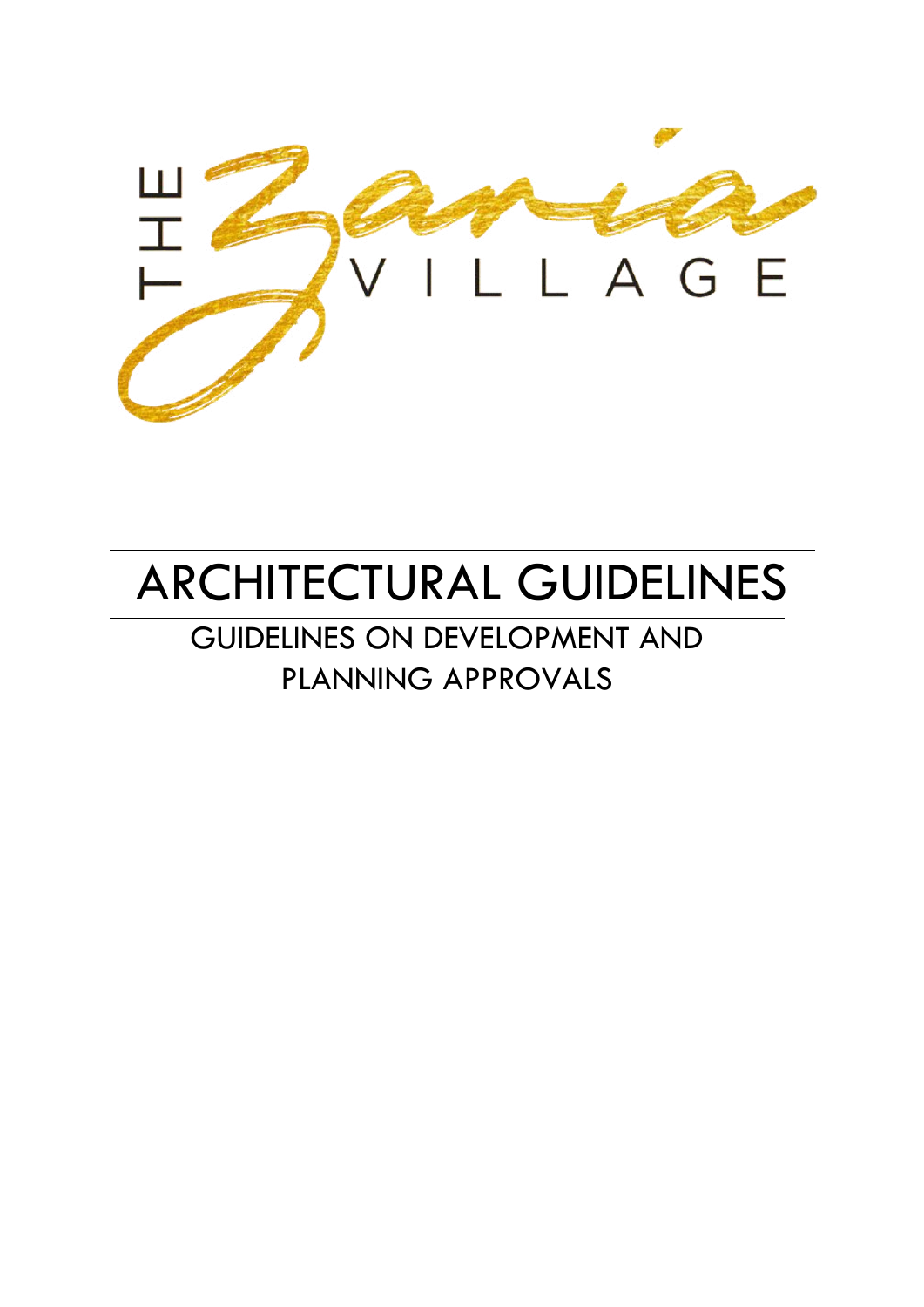### Administrative procedures

#### 1. Zaria Village and the DCC

Zaria Village design guidelines have been prepared in the interest of those who will live, work, and operate businesses in Zaria Village. The village and those who develop in it have a common interest in assuring quality development that benefits property owners and the City.

The Development Control Committee (DCC) will conduct design reviews and will serve as the monitor for these industrial design guidelines. The City is committed to incorporating design review procedures that:

- Apply to all industrial designated property within the village;
- Allow for flexibility to accommodate creative design that meets intent of adopted principles;
- Do not prolong approval processes, and
- Encourages design review that parallels development design for economy of design resources.

Applicants will have opportunity to informally discuss and formally review proposed designs throughout the design process, including pre-application, project permit review, and final construction design review.

2. Regulatory framework

The purpose of this guidelines is to build upon the foundation of the following sZariatory and regulatory requirements in Kenya and in Kiambu County in order to achieve the requirements and vision of the Zaria Village Structure plan, and in consideration of the specific circumstances of Zaria Village:

- i. Building Code: Local Government (Adoptive By-Laws) (Building) Order 1968
- ii. National Planning & Building Authority Kenya Planning & Building Regulations 2009
- iii. The Physical Planning (Building and Development) (Control) Rules, 1998 (Revised 2012).
- iv. The Zaria Village Structure Plan
- v. The Zaria Village Development Manual
- vi. The Precinct Plan for Precinct 5 and Physical Planning Standards/Physical Planning Handbook, 2007
- vii. Laws of The Republic of Kenya: Occupational Safety & Health Act, 2007
- viii. Relevant Kenya Civil Aviation Authority Regulations
- ix. EMCA, 1999
- x. Physical Planning Act, 1996.
- xi. Urban Areas and Cities Act, 2011
- xii. County Government Act, 2012
- 3. Applicability

All new construction within the Industrial zone shall be subject to the Industrial Design Guidelines. Alteration of any structure on Industrial designated property within the Village that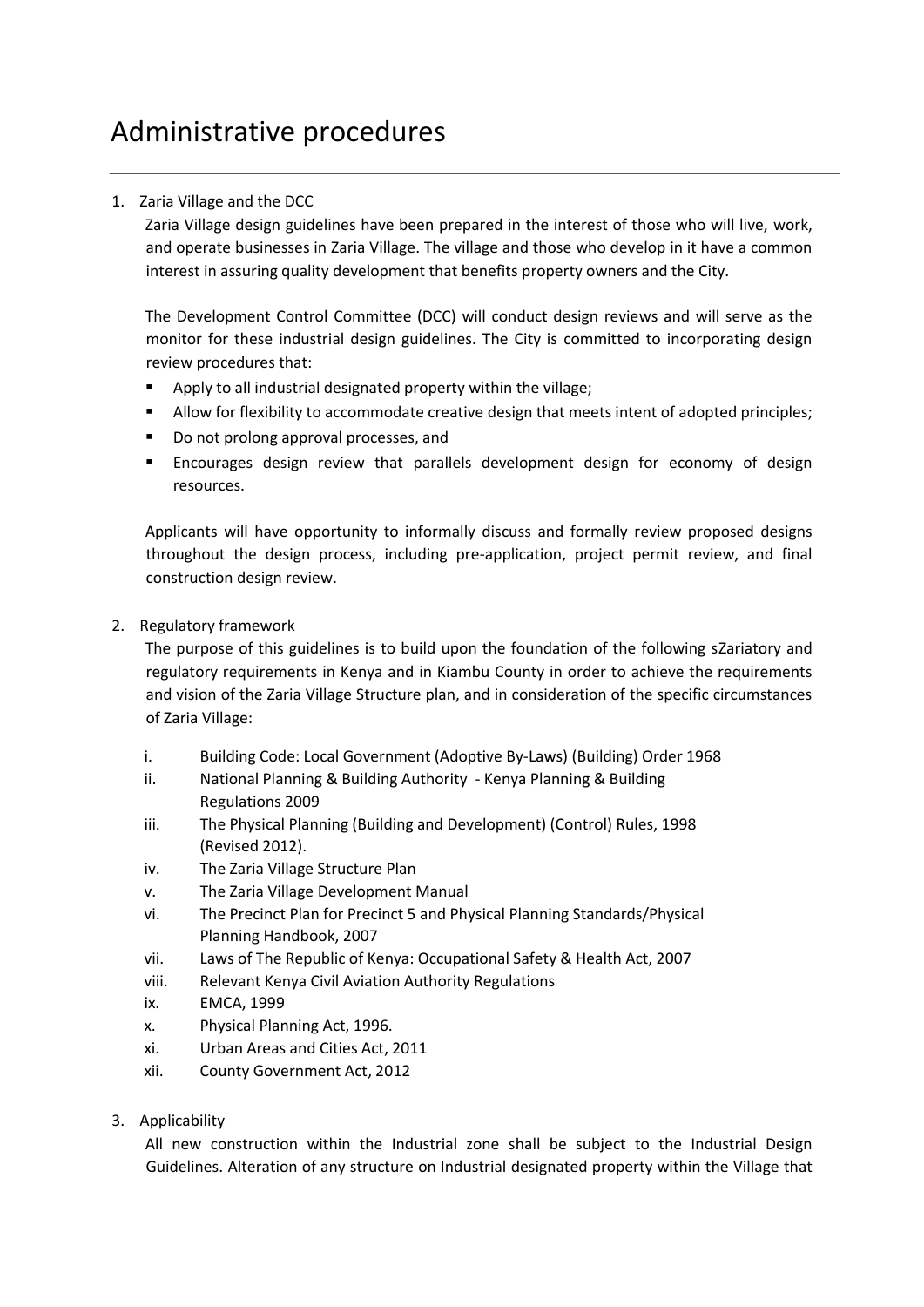affects the exterior appearance of a building shall be subject to design review under the Industrial Design Guidelines.

If fifty (50%) percent or more of a building or structure subject to design review is altered within a period of three (3) years, the structure shall be subject to the applicable requirements of the Design Guidelines as determined by the Development Control Committee (DCC).

The Design Guidelines Checklist will be used for addressing design issues in all review processes.

- 4. Design review procedures
	- 4.1. When an applicant submits a development application that triggers design review, design review shall be reviewed as part of the applicable permit application or process. Within 14 calendar days, the DCC shall review such applications and either approve, approve with conditions or modifications, deny the application, or request additional information. Any decision to deny the application shall be in writing along with the reasons for the denial and the appeal process.
	- 4.2. No project approval shall be granted, no building permit issued and no construction shall begin until the DCC has completed design review and determined that the application is consistent with the criteria in these guidelines, has issued a design decision or Notice of Decision, and all appeal periods have expired.
	- 4.3. A design review application shall be submitted with application form attached herein for the project approval. The DCC may require other information to be submitted that is determined to be appropriate and necessary for a proper review of the requested action.
	- 4.4. With submittal of the building approval, the DCC shall determine that the final design is consistent with the issued design decision. The review and recommendation of the DCC shall be based on whether the proposal is consistent with the design standards in this document.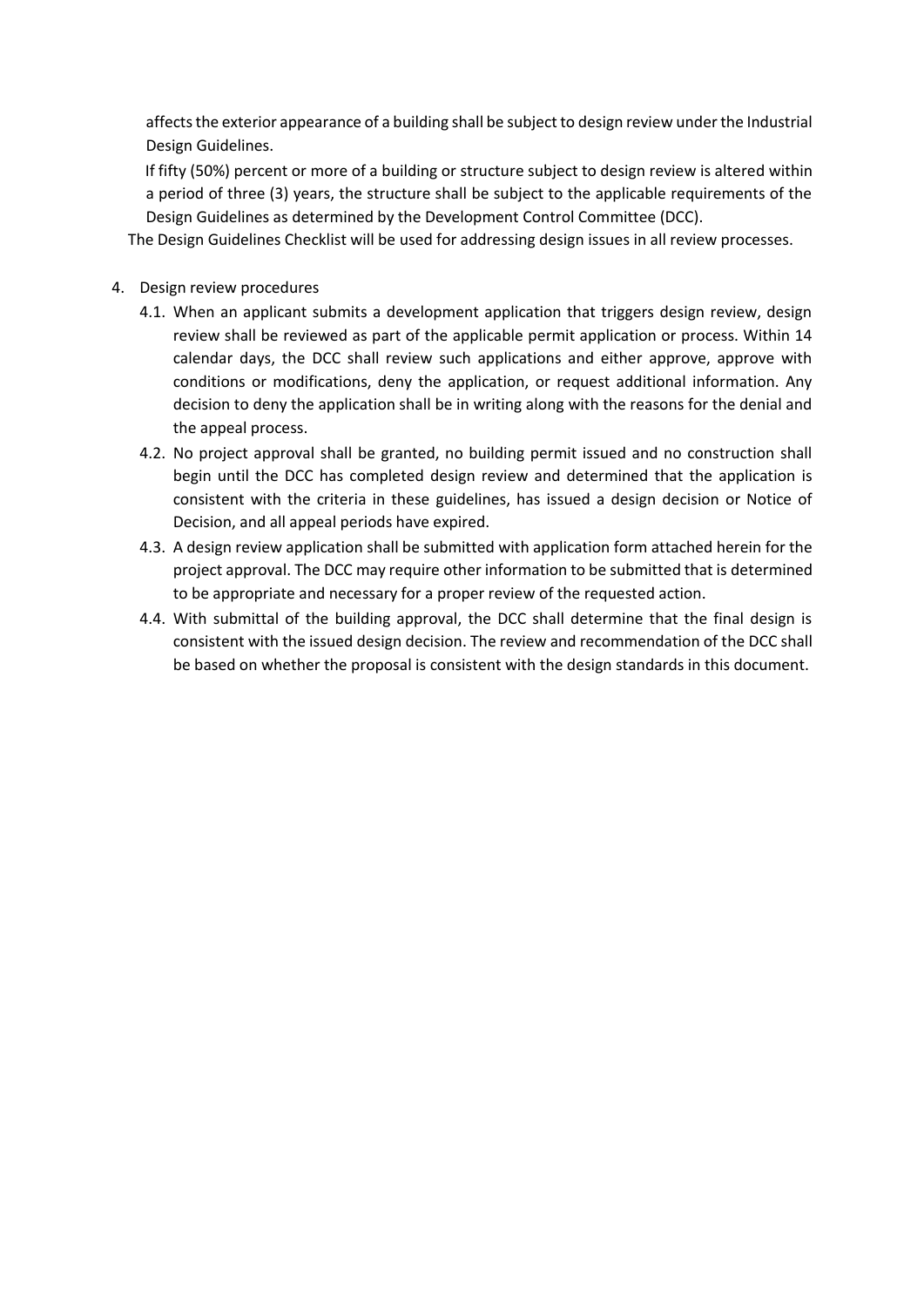#### 4.5. Stage One:Pre-Development Approval Stage Two:Detailed Design Approval



- 4.6. Approvals: All building plans for new work as well as alterations to existing structures must be prepared by professional Architects registered with the Architectural Association of Kenya (AAK) and the Board of registration of Architects and Quantity Surveyors (BORAQS).
- 5. Appeals

Appeals of design review decisions shall be made part of the overall permit application or process, and appeals shall also follow the appeals process for the overall permit application or process.

6. Amendment of approved plans

Major change(s) to plans approved by the DCC may only be amended by the same procedures provided herein for original design approval. Design review for amendments shall be limited to the proposed change, except the proposed amendment shall be considered in context with approved design review. A major change is a change that affects a design standard reviewed in the original approval(s).

- 7. Expiration
	- 7.1. Design approval shall expire within two years of the date of approval, except as provided for phased site plan approvals below. A single two-year extension may be granted for good cause as determined by the DCC.
	- 7.2. The DCC may grant design approval for large projects planned to be developed in phases over a period of years exceeding the normal time limits of subsection (1.7.1) of this section. Such approval shall include time limits for particular phases of the development as agreed upon by the applicant and the DCC. If the time limits of a phase cannot be met, a single two-year extension may be granted for good cause by the DCC.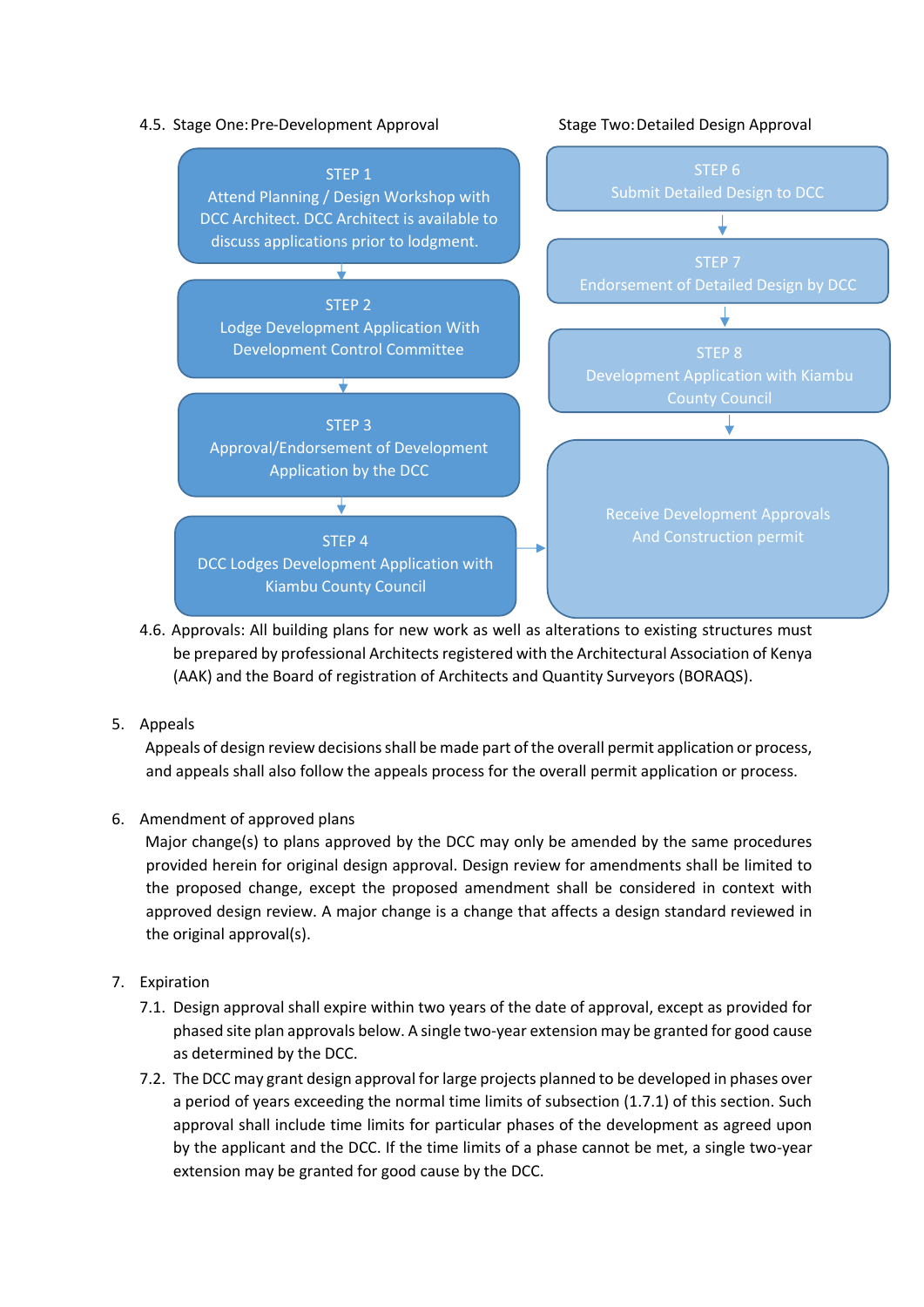#### 8. Interpretation

- 8.1. Where there is a conflict between these design standards and other County plans, policies, and regulations, the most specific standard, guideline, or regulation shall apply, as determined by the DCC.
- 8.2. Each section of the design standards contains a list of "intent" statements followed by "design principles" and subsequent implementing measures. Specifically:
	- 8.2.1.Intent statements are overarching objectives. For example, the intent statement for the "building corners" section is to "create visual interest and increased activity at street corners." Project applicants must be able to demonstrate how their project meets the intent, to the Director's satisfaction.
	- 8.2.2.Design principle statements describe broad actions that are necessary to achieve the intent.
	- 8.2.3.A collection of standards implements the design principles. Specifically:
		- Standards that use words such as "shall," "must," "is/are required," or "is/are prohibited" signify required actions.
		- **Some standards take a "tool box" approach, in that a development may be required** to include at least two design elements from a large list of options.
		- Standards using words such as "should" or "is/are recommended" signify recommended actions that are meant to be applied with some flexibility. Development projects must comply with such measures unless the development proposal meets the intent in some other manner, as determined by the DCC
	- 8.2.4.Furthermore, the document contains some specific standards that are easily quantifiable, while others provide a level of discretion in how they are complied with. In the latter case, the applicant must demonstrate to the DCC, in writing, how the project meets the intent of the standard.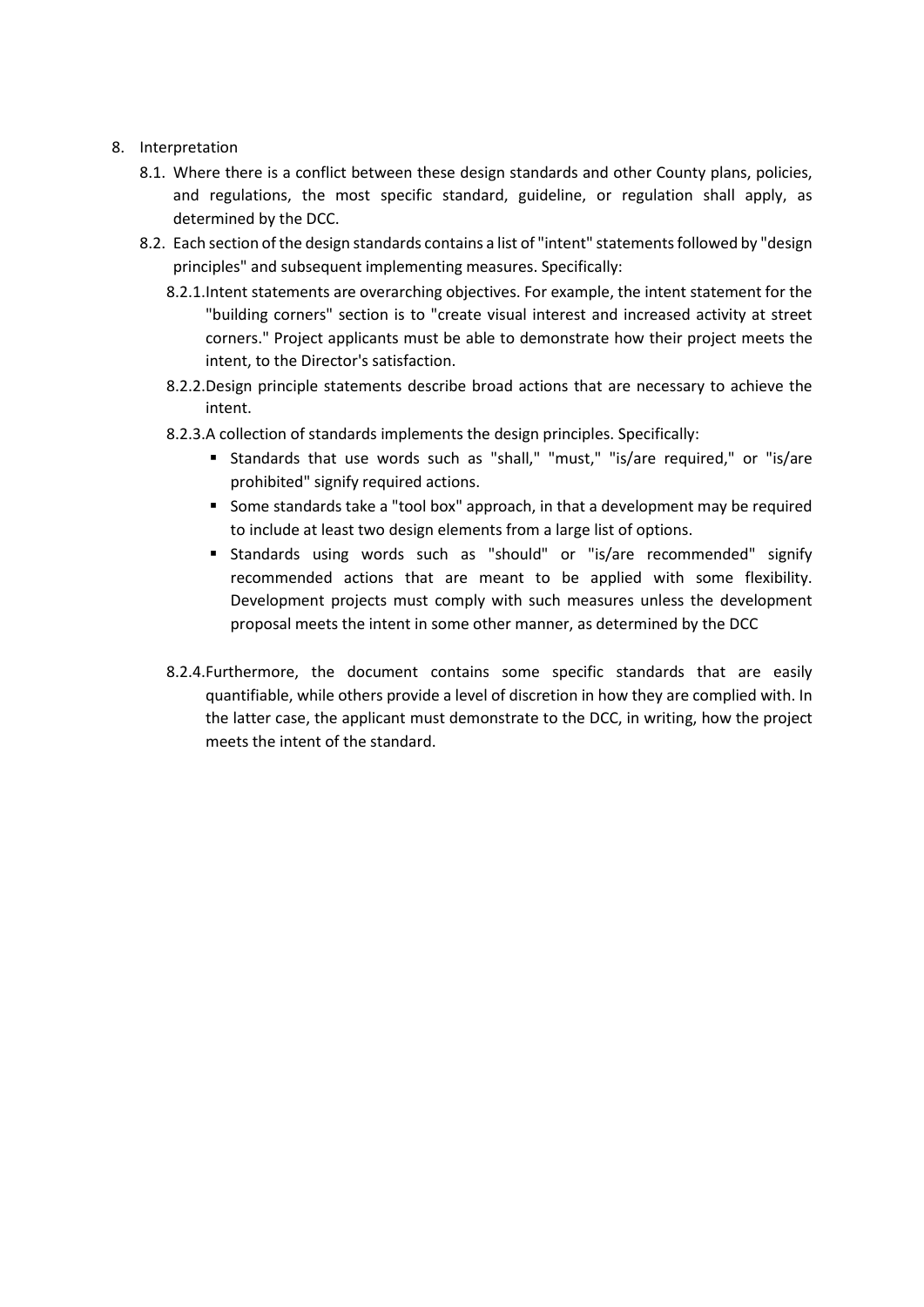### Architectural Guidelines

#### 1. Site Planning

1.1. Relationship to street front

*Design Intent:* To improve aesthetics by establishing a positive visual identity for Industrial areas and to unify streetscapes.

- 1.1.1. Outdoor storage areas and industrial activities shall be screened from public view
- 1.1.2. Provide entry signs that identify the business establishment with address numbers readable from approach direction (or directions) of the access right of-way.
- 1.1.3. Provide on-site directional signs to direct motorized vehicles to appropriate parking or delivery areas
- 1.1.4. Parking areas will be paved with asphalt or concrete
- 1.2. Multiple building large lot
	- 1.2.1. Site planning for industrial development shall consider adjacent and/or surrounding uses and exercise care to locate incompatible uses away from adjoining uses.
	- 1.2.2. Developments of more than one building must be complimentary to each other in terms of form and scale
	- 1.2.3. When the site is adjacent to parks/ green areas, provide convenient pedestrian circulation to these areas.
	- 1.2.4. Where possible, incorporate screening, environmental mitigation, utilities, and surface water drainage as positive elements (e.g., create a "natural" open space or wet pond as a site feature to accommodate surface water
- 1.3. Service area location *Intent:*

To reduce the visibility of unsightly uses (e.g. trash containers, product storage) in the industrial zones.

To encourage more thoughtful siting of trash containers and service areas, balancing the need for service with the desire to screen negative aspects.

- 1.3.1. When feasible, locate service areas (loading docks, trash dumpsters, compactors, mechanical equipment, and storage yards) to avoid negative visual, auditory (noise), or physical impact on the streets, and adjacent residentially zoned or developed properties, as well as parks and green areas.
- 1.3.2. When, because of steep topography or other physical site constraints, it is not feasible to so locate service areas, provide screening. Service elements shall be screened when the elements are visible from the public street or sidewalk, adjacent properties, residentially zoned or developed areas, and recreational facilities (e.g. public parks and trails).

#### 1.4. Open space/ recreation

*Intent:* To promote on-site facilities that create amenities to enhance the workplace environment and blends adjacent natural amenities with the created open space.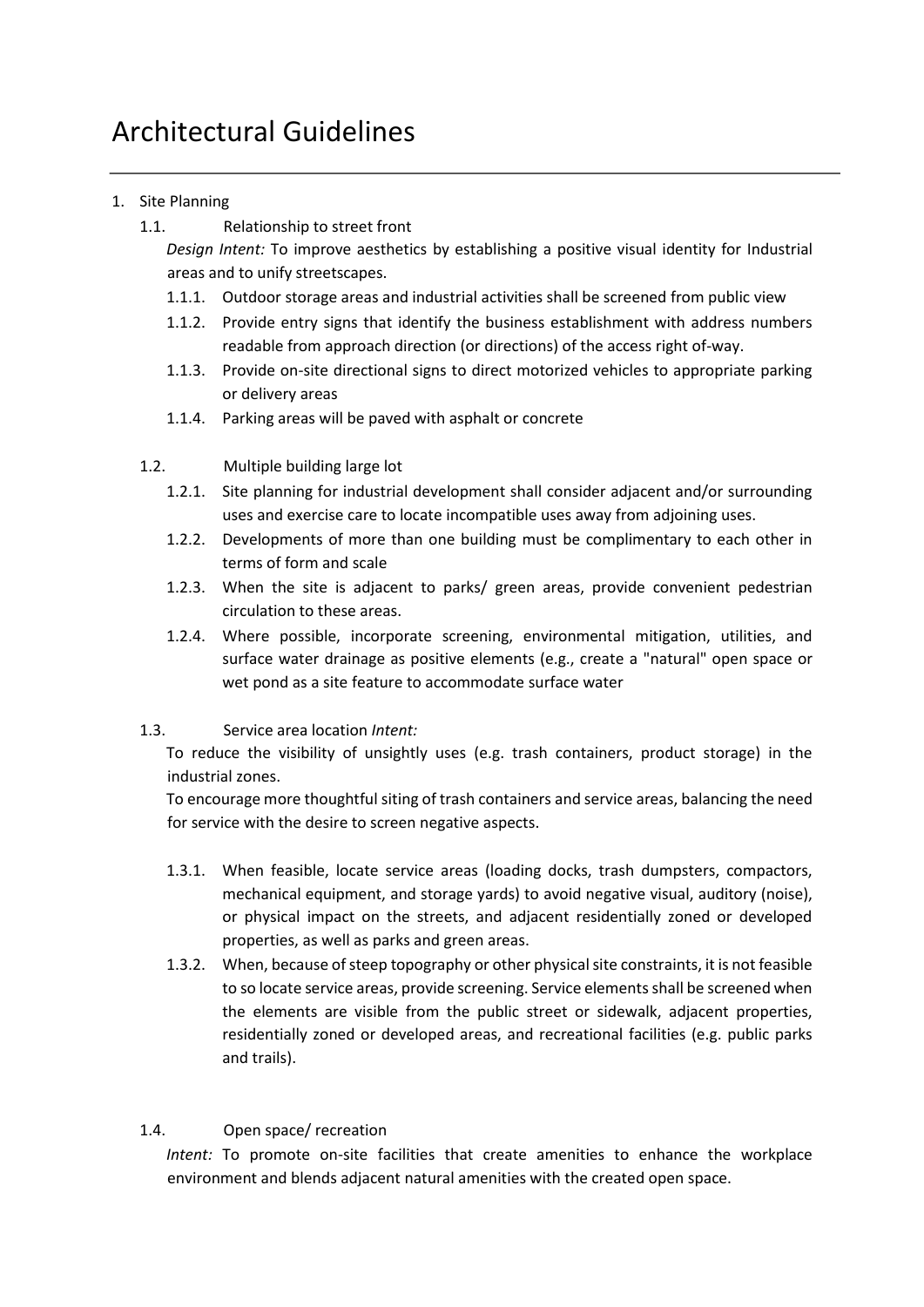- 1.4.1. Encourage businesses to provide on-site open space for employees adjacent to public trails along natural parks and greenways
- 1.4.2. Provide benches and trash cans where appropriate for pedestrian uses on industrial sites. These amenities may be provided offsite when it benefits the public as determined by the DCC
- 2. Siting controls
	- 2.1. Zoning and permitted land use Zaria Industrial park (TIP) is zoned for;
		- **EXECT** Light industrial (non-noxious and non-polluting)
		- **Warehousing and small storage facilities**
		- **Engineering utilities and aviation sites**
		- Transport depots
		- **Recycling facilities**
		- Support facilities such as canteens can be provided but the scale of such facilities is restricted to an ancillary that will not and should not attract the general public
		- Offices shall be restricted to administration belonging to or directly related to the activities established in the area
	- 2.2. Plot Ratio and Ground Coverage Maximum Plot Ratio: 2 Ground Coverage: 60%

#### 2.3. Building lines

2.3.1. Building lines

| From a natural open space boundary:       | 6.0m             |
|-------------------------------------------|------------------|
| From any other public open space boundary | 5.0 <sub>m</sub> |
| From adjacent plot                        | 5.0m             |
| Along major collector roads               | 9.0 <sub>m</sub> |
| Along access roads                        | 9.0m             |

*Specific exclusion:* Built to line shall not be allowed within light industrial, warehousing and infrastructure precinct

- 2.3.2. Buildings shall observe fire protection distances between adjacent buildings (as outlined in the Kenya Building Code and the Occupational Safety & Health Act.) and Special conditions and protection distances in the case of the storage of potentially explosive or highly flammable liquids, gases or other hazardous materials
- 2.3.3. Ease of vehicular access and egress (including firefighting services)
- 2.4. Parks and greenways interface
	- 2.4.1. A landscaped garden shall be created between the building line and the boundary shared with a public open space or natural open space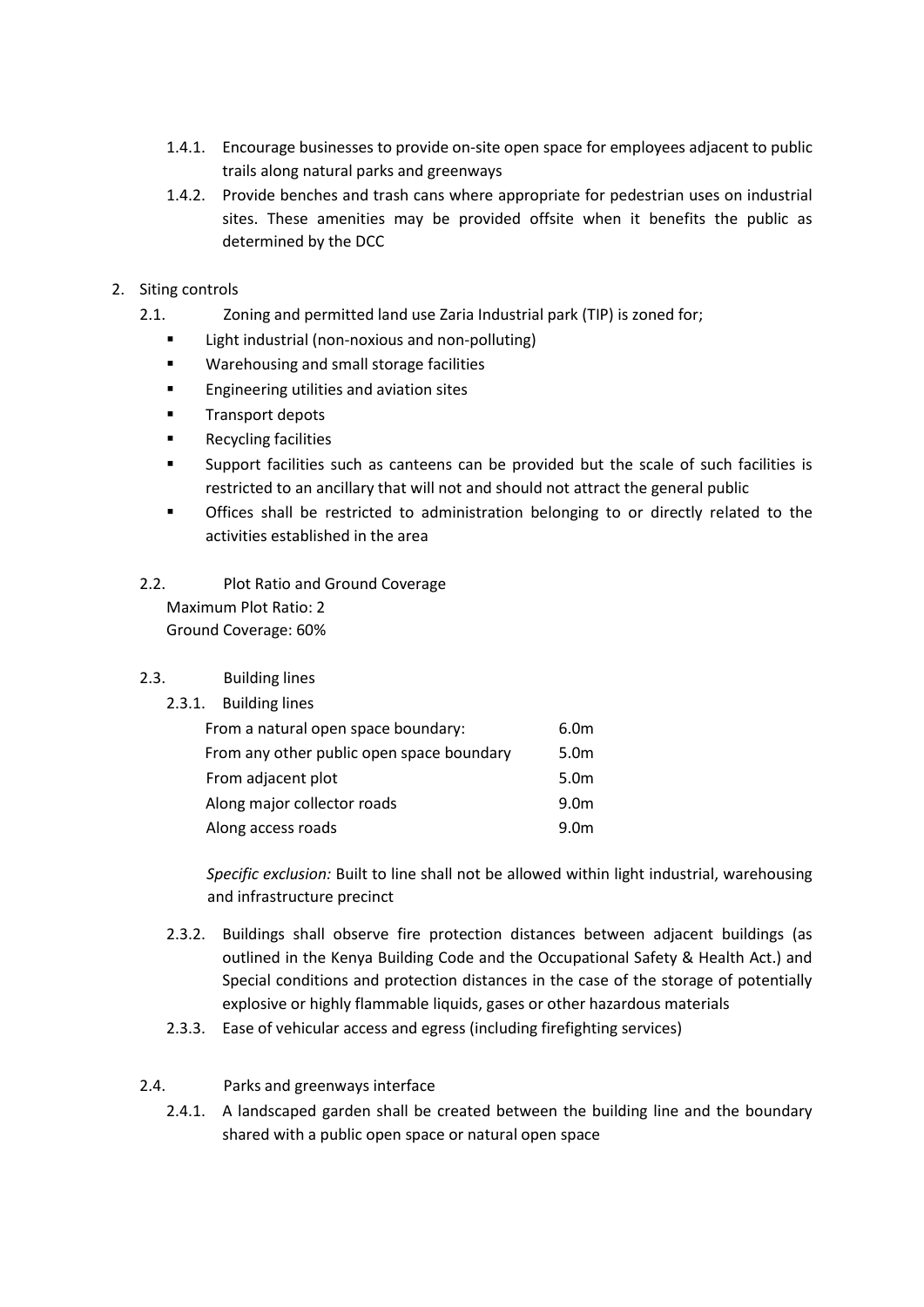- 2.4.2. A maximum of 1/3 of the length of a boundary wall fronting onto public open spaces maybe solid with the balance being a palisade fence and/or landscaping
- 2.5. Building Heights
	- 2.5.1. The maximum height of building in the Zaria Industrial Park shall not exceed 15m
	- 2.5.2. Maximum number of storeys: 2 (Two)
	- 2.5.3. All buildings shall observe civil aviation protection distances if the subject site is adjacent to the air strip

#### 2.6. Views

Primary view lines are towards parks and greenways. Site planning should take advantage of view lines to such areas whenever possible

#### 2.7. Sloping Sites

2.7.1. General

Units designed for level sites cannot be used for sloping sites, as it would be an inappropriate environmental response, requiring expensive site works and possibly unsightly retaining structures and embankments.

Units on slopes must be designed with terraced levels in response to the topography and the ground floor may not exceed 0.8m above natural ground level. Floor levels to be indicated by temporary benchmarks or pegs

A Land Surveyor must confirm the levels and/or contours shown on the Site Plan of the proposed building

#### 2.7.2. Retaining and/or underground structures

- 2.7.2.1. Retaining structures must be in natural sandstone, earth-colored, concrete or plastered and painted blockwork. Adequate and effective structural waterproofing and ventilation must be provided for underground rooms/ basements, cellars or storage
- 2.7.2.2. The architecture of any building should be designed to minimize the visual impact on natural parks, public spaces and greenways. There is a building setback line of 6.0m along park boundaries. Within this 6.0m zone no retaining walls higher than 1m above natural ground level will be permitted and such walls are to be sloped at an angle not exceeding 40 degrees towards the boundaries of the 5m zone

#### 3. Pedestrian access and amenities

3.1. General pedestrian access requirements

*Intent:* To provide safe, pleasant, and continuous pedestrian access in the industrial areas of Woodinville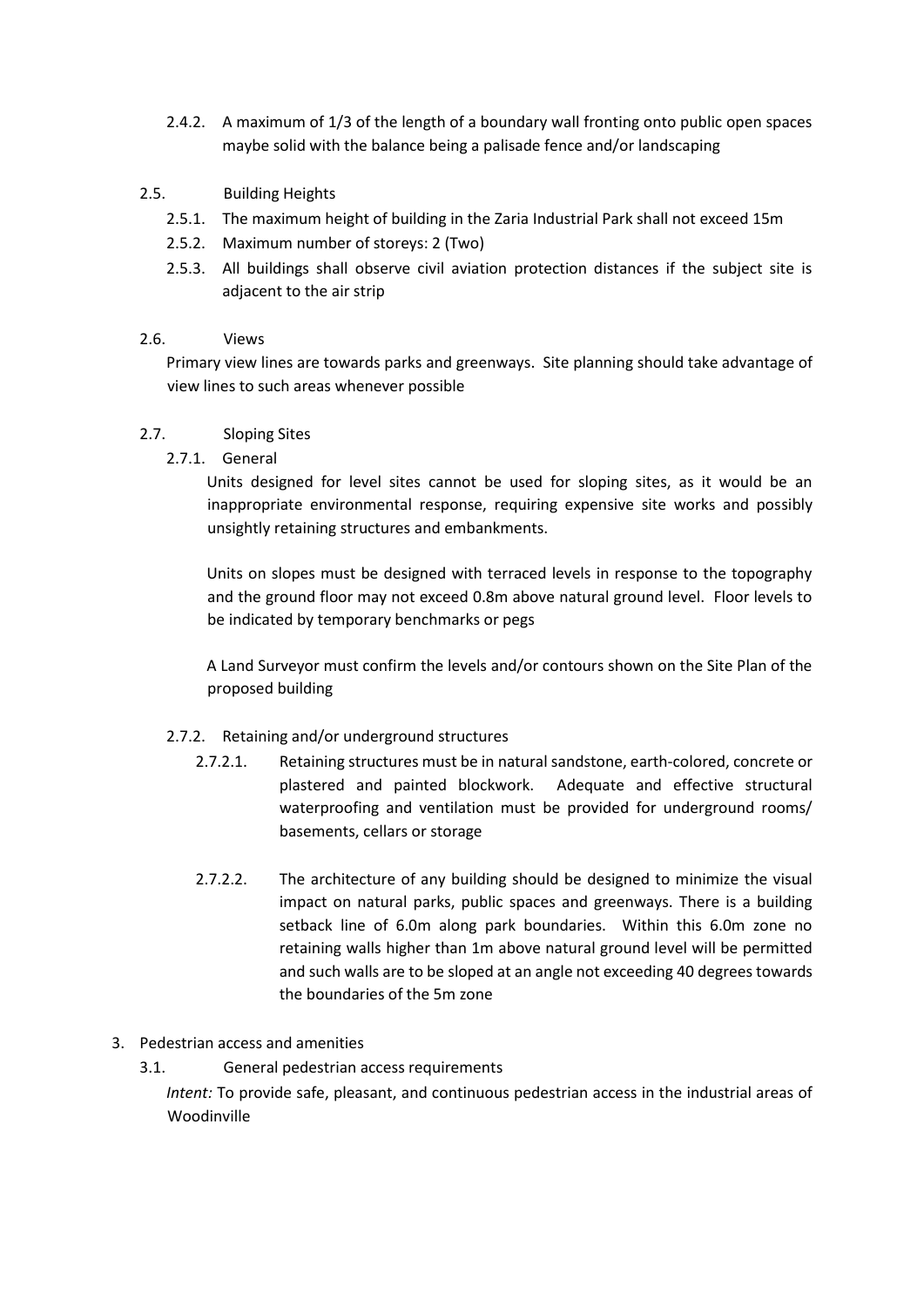To provide safe pedestrian routes across busy streets by a variety of means, including signalized intersections at driveways with heavy traffic volumes and distinctively marked crosswalks

- 3.1.1. All pedestrian paths must correspond with national, and local codes for handicapped access and the disabled
- 3.1.2. Provide obvious pedestrian crossing access for busy streets abutting the site
- 3.1.3. Develop an on-site pedestrian circulation conceptual plan
- 3.1.4. Walkways should be integrated with the required parking lot landscaping
- 3.2. On-site pedestrian circulation

*Intent:* To provide safe, convenient, on-site pedestrian circulation.

- 3.2.1. Provide paved pedestrian path from the street sidewalk to the main entry of all buildings. Buildings with entries not facing the street should have a clear and obvious pedestrian access way from the street sidewalk to the entry. This path should be separate from vehicular traffic or raised above the vehicular pavement
- 3.2.2. The pedestrian path from the street sidewalk to the building main entry shall be at least 1500mm wide (preferably 2400mm wide)
- 3.2.3. Provide clearly delineated pedestrian paths or walkways connecting all businesses and the entries of multiple buildings on the same development site. Integrate on-site pedestrian walks with site landscaping plans
- 3.3. Pedestrian access in parking lots

*Intent:* To provide safe pedestrian paths through parking areas.

- 3.3.1. The following distance should be considered somewhat flexible to account for the length of the parking lot and driveway locations. A specially marked or paved crosswalk must be provided through parking lots greater than 50m long (measured parallel to the street front) or more than 2 bays deep. Generally, walkways should be provided. A maximum distance of 50m shall be maintained between paths.
- 3.3.2. All parking lots shall be developed with variety of pedestrian pathways to the extent possible. As a minimum, pedestrian pathways across drive aisles leading to building entrances shall be visually distinguishable through the installation of contrasting and aesthetically appealing materials, patterns and/or colors. Where feasible, barrier-free pedestrian pathways that are landscaped, lighted and grade-separated shall be provided between double-stacked rows of parking spaces.
- 3.3.3. Wheel guards. Securely fixed wheel guards at least six (6) inches in height shall be placed to prevent vehicles from overhanging a public right-of-way or contacting a wall or building that abuts the parking space. Wheel guards shall not be permitted in the interior of a parking lot.
- 3.4. Pedestrian access to adjacent uses and transit facilities *Design intent:*  To provide safe and continuous pedestrian access in industrial areas.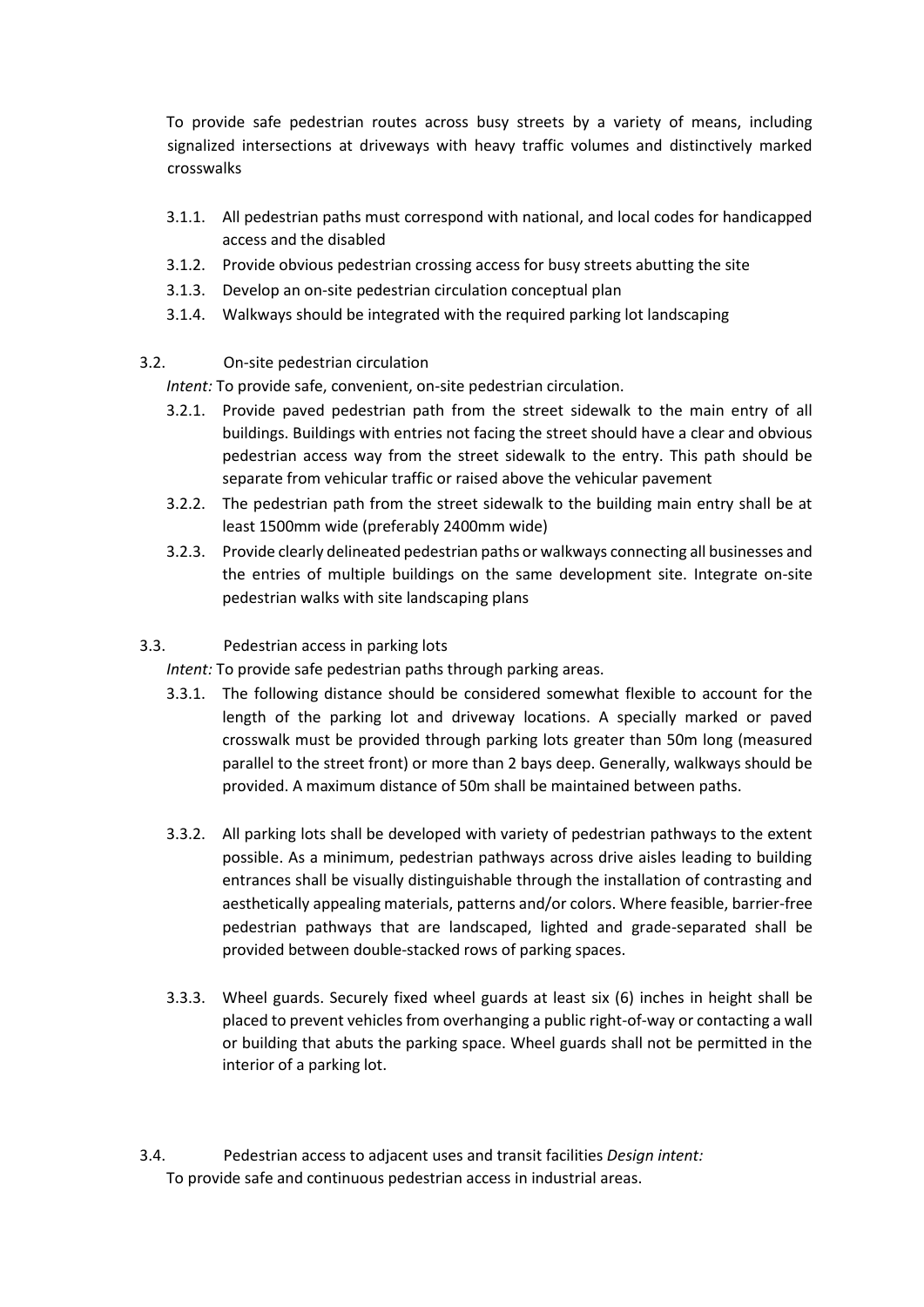To minimize conflict between pedestrians and vehicular traffic.

To provide safe routes for the pedestrian and disabled person across parking, to entries, and between buildings.

To provide pedestrians with access to adjacent properties.

To provide continuous pedestrian and bike access to transit stops.

- 3.4.1. Provide feasible, pedestrian circulation routes in from building entries of businesses to: Services within the same development; Sidewalks along abutting roadways; Integrate pathways and bike trails to transit areas.
- 3.4.2. Where possible, provide steps and ramps across retaining walls and slopes
- 3.4.3. Gates should be provided to breech fences if they impede pedestrian movement to transit, public trails, and other public areas.
- 3.4.4. Pedestrian paths must be safe and well lit
- 3.4.5. Adjacent landscaping shall not block visibility to and from a path, especially where it approaches a roadway or driveway.
- 3.4.6. Encourage pedestrian connections to public open spaces by incorporate access to public open spaces where a site is adjacent to public open spaces
- 3.5. Pedestrian access and building entries *Intent:*

To use the architectural elements of a building and landscaping to highlight and define the entrance; to enhance the visual character of buildings; to improve the pedestrian environment

- 3.5.1. The primary public entries of all industrial businesses shall be enhanced by two or more of the following:
	- 3.5.1.1. Provide weather protection, such as a canopy, marquee, or other building element, to create a covered pedestrian open space of at least 9 sqm
	- 3.5.1.2. Provide bicycle parking accordingly
	- 3.5.1.3. Provide a trellis, canopy, porch, or other building element that incorporates landscaping.
	- 3.5.1.4. Provide building ornamentation, such as mosaic tile, relief sculpture, ornamental wood, metal trim, etc.
	- 3.5.1.5. Other methods as approved by the DCC.
- 3.6. Universal access; *Intent:* 
	- 3.6.1. Develop quality, reliable, sustainable, and resilient infrastructure to support economic development and human well-being in Zaria City, with a focus on affordable and equitable access for all
	- 3.6.2. To provide access to safe, affordable, accessible and sustainable transport systems for all, improving road safety, notably by expanding public transport, with special attention to the needs of those in vulnerable, situations, women, and children, persons with disabilities and older persons.
	- 3.6.3. Plans submitted for approval shall show the design response to the design intent outlined above for equitable access for all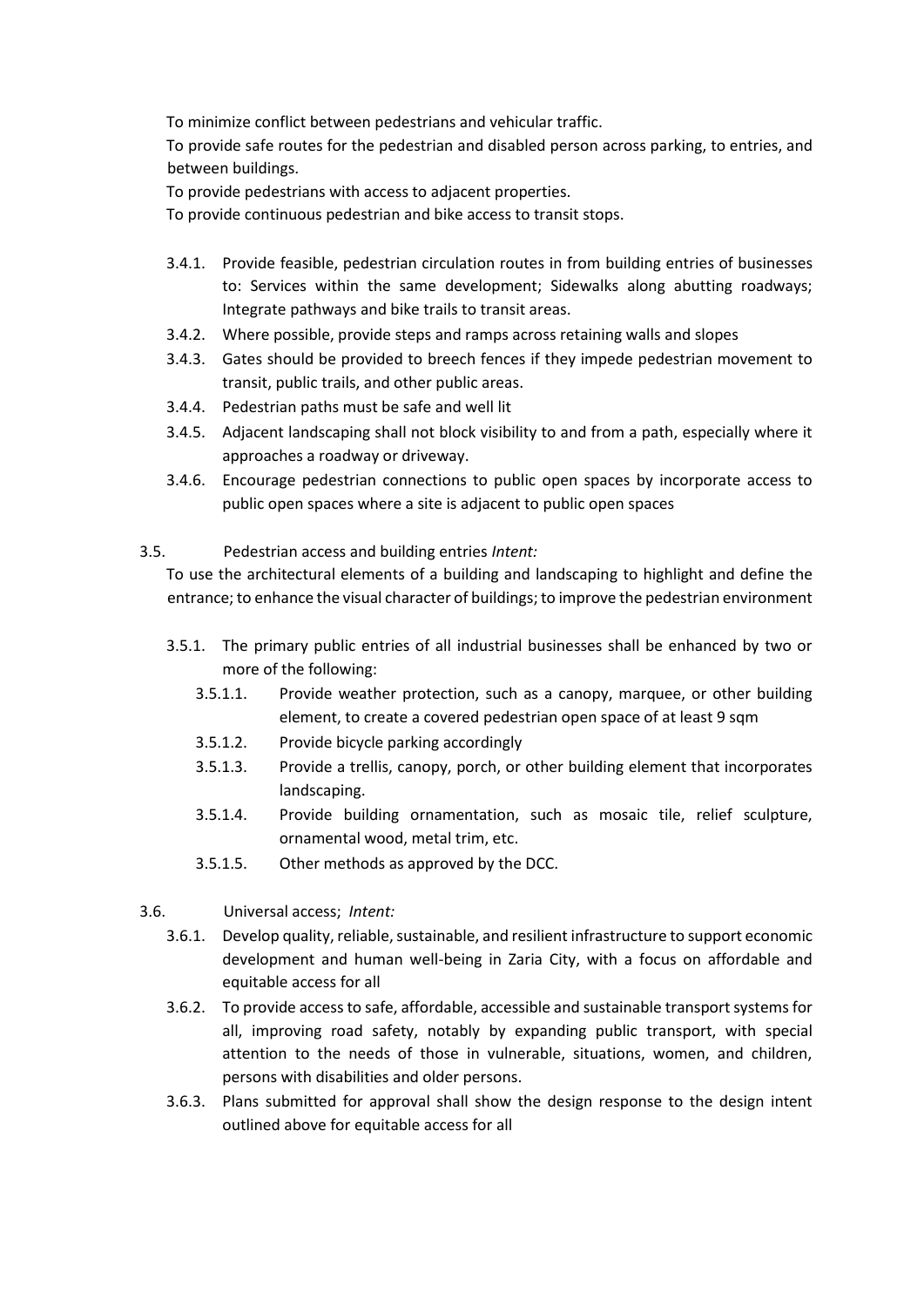- 4. Vehicular access and parking *Intent:* 
	- 4.1. To allow reductions in the number of parking areas; Allow more efficient land utilization; To reduce impacts of parking; To provide convenient access to buildings; To reduce curb cuts, making the street front safer for pedestrians and reducing traffic congestion; To encourage shared driveway access to parking areas and parking between adjacent properties; To encourage shared parking facilities between adjacent compatible land uses.
		- 4.1.1. A reduction of the required parking is possible with coordinated design and shared access to consolidated parking areas linked by pedestrian walkways.
		- 4.1.2. Multiple parcels may be treated as a single development site if all owners sign an agreement. (This may provide advantages in the design review process.)
		- 4.1.3. Off-site parking areas are located within 200m of the associated uses, and a pedestrian walkway is provided between parking and uses.
		- 4.1.4. Reduce parking ratios if development is within reasonable walking distance of transit opportunities as determined by the DCC
		- 4.1.5. No parking lots shall be permitted in sensitive ecological areas pursuant to the Zaria VillageStructure Plan
	- 4.2. Sufficient access and circulation around the plot to conform with the National Planning & Building Authority - Kenya Planning & Building Regulations 2009 as well as Kenya Bureau of Standards: a Guide to making Your Premises Safe From Fire KS 2390:2012,guidelines on fire resistance, safety and evacuation.

#### 4.3. Minimize driveway impact

- 4.3.1. Parking lot entrances, driveways, and other vehicle access routes onto private property from a public right-of-way shall be restricted to no more than two entrance lanes and one exit lane per 100 linear meters of property line, as measured horizontally along the street face. Properties with less than 100 linear meters of street frontage shall be limited to two entry and one exit lane for vehicle access.
- 4.3.2. The DCC may impose additional restrictions to parking lot and vehicle access point location to reduce impacts to public safety, pedestrian movement, on-street vehicle circulation, and visual qualities. Additional entrance and exit lanes may be permitted subject to a traffic report acceptable by the DCC.

#### *Exceptions*

- 4.3.3. The DCC may allow additional entrances or vehicle access lanes if they do not significantly impact vehicle circulation, public safety, pedestrian movement, or visual qualities.
- 4.3.4. The DCC may permit additional driveways or vehicle access lanes if such a driveway allows parking lot design that reduces the traffic impacts of the parking lot.
- 4.3.5. Corner lots may have one entrance per street, provided the owner proves to the satisfaction of the DCC that it is unable to arrange joint access with an abutting property. Vehicular access to corner lots shall be located on the lower classified roadway and as close as practical to the property line most distant from the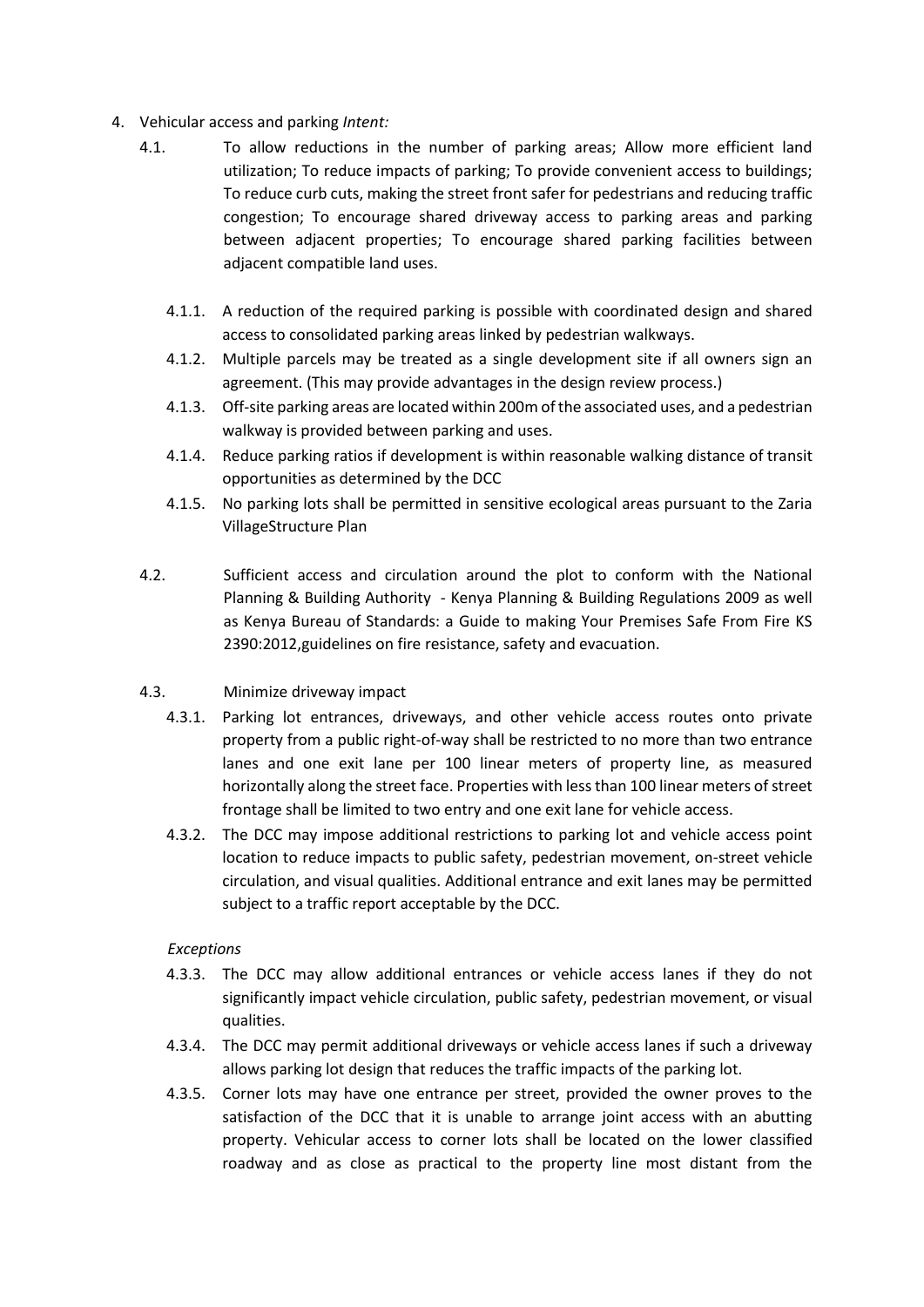intersection. By encouraging vehicular access to be on a side street to an arterial, and as far as possible from the intersection, potential conflicts with traffic should be reduced.

#### 4.4. Parking requirements

4.4.1. The following are the minimum required off-street parking standards for commercial, industrial, and other nonresidential uses.

| Manufacturing                                       | One space for each 50 sqm of gross floor area, or one space<br>for each two (2) employees on the largest shift, whichever is<br>greater               |
|-----------------------------------------------------|-------------------------------------------------------------------------------------------------------------------------------------------------------|
| Recycling centers                                   | One space for each employee on the largest shift, plus one<br>space for every commercial vehicle operating on the site                                |
| <b>Trucking terminals</b>                           | One space for each 100 sqm to 1000 sqm, and one space for<br>each 500 sqm thereafter                                                                  |
| Mini-warehouse<br>(selfstorage)                     | Three (3) spaces, plus one space per 100 storage units                                                                                                |
| Warehouse retail                                    | A minimum of five (5) and a maximum of seven (7) spaces<br>for each 100 sqm of gross floor area, depending upon the<br>nature of the specific project |
| Warehouse retail,<br>specialty                      | A minimum of three (3) and a maximum of five (5) spaces for<br>each 100 sqm of gross floor area, depending upon the<br>nature of the specific project |
| parking<br><b>Bicycle</b><br>for<br>industrial uses | 1 per 50 parking spaces                                                                                                                               |

- 4.4.2. Any fractional requirement of a parking space equal to or greater than one-half of a parking space shall be interpreted as a requirement for a total parking space.
- 4.4.3. Maximum gradient: No driveway providing access to off-street parking shall have a grade greater than fifteen (15%) percent.
- 4.4.4. Striping: Stalls shall be striped and internal directional movements for one-way traffic shall be indicated
- 4.4.5. Parking lot traffic circulation: Traffic circulation shall be designed to insure that no automobile need enter a public street in order to progress from one aisle to any other aisle within the same lot, and that no automobile need enter a public street backwards in order to leave such a lot or parking space
- 4.4.6. Lighting: For new developments, parking areas with three (3) or more parking spaces shall have adequate lighting to provide visibility and security
- 4.4.7. Shading structures in parking areas are to be of a cantilevered type. Shade netting is permitted. The color of the sheeting or netting is restricted to off-white, light, dark grey and

Zaria Green. The design of the shading structures should reflect the design language of the main building. Upstand beams to be galvanized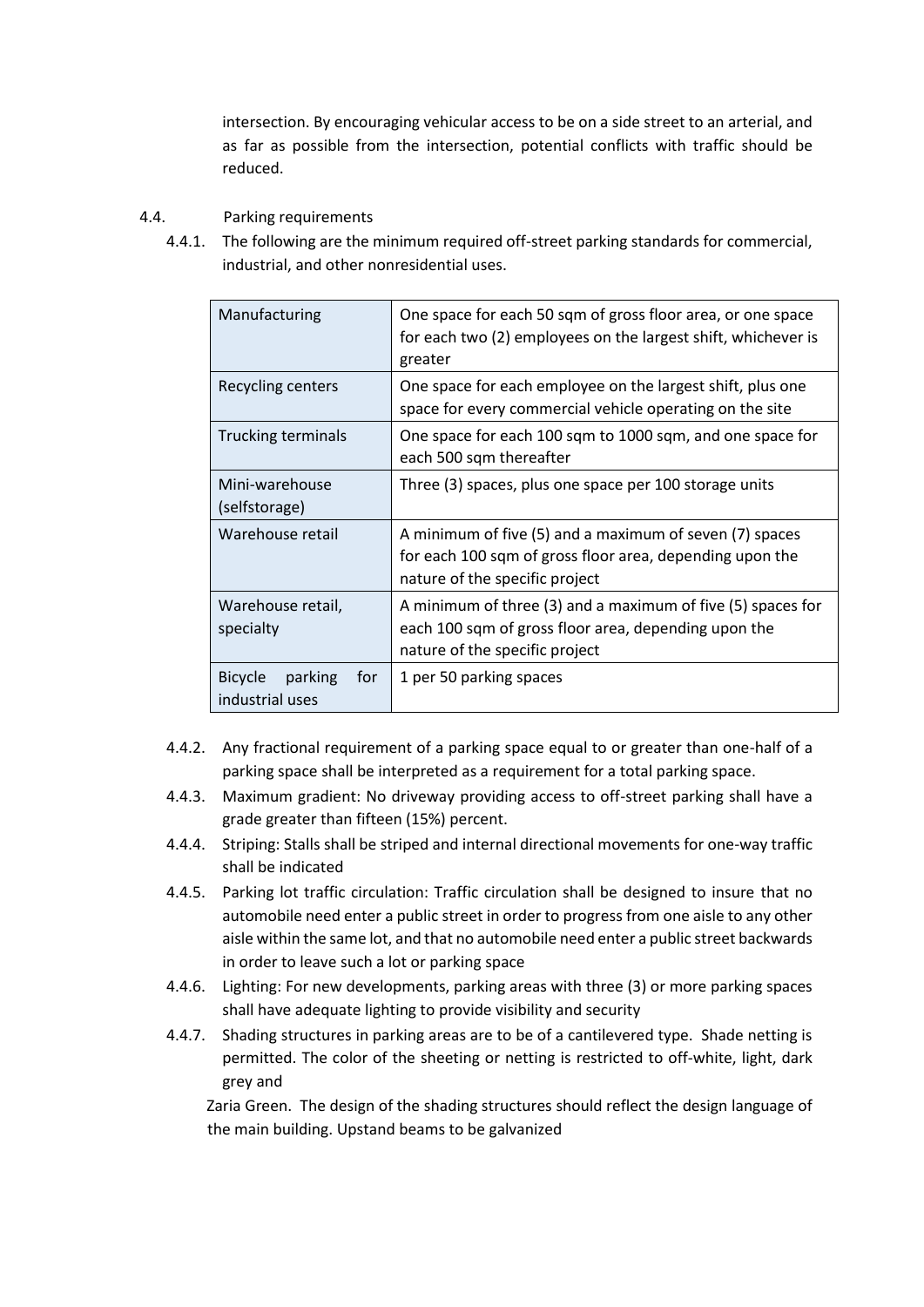#### 5. Building design

### 5.1. Community scale

*Intent;* to visually integrate large industrial structures into the community when viewed from Villagestreets and from other areas that overlook industrial areas by reducing the scale of large industrial buildings

- 5.1.1. Landscaped area(s) not less than 20 sqm spaced not more than 15m with the edge closest to the building not more than 3m from the building. Each landscape area shall have not less than three large scale trees that will attain a height of not less than 6m within three years.
- 5.1.2. Incorporate wall treatments so the maximum area of a blank wall is less than 60 sqm

#### 5.2. Architectural scale

- 5.2.1. Designs should encourage industrial developments to be compatible with adjacent areas architectural size and character and encourage human scale where structures accommodate pedestrians such as entries, public walks and trails, etc.
- 5.2.2. There shall be no blank walls in excess of 20 sqm on building elevations facing the street
- 5.2.3. Building designs are to provide visual interest to the street by creating active building façades (predominantly glazed and preferably with visible access points or openings) and/ or other creative solutions that engage and respect the streetscape
- 5.3. Human scale
	- 5.3.1. Incorporate human-scale building elements in all industrial buildings
	- 5.3.2. Provide weather protection at all entries designed for people
	- 5.3.3. Comply with accessibility requirements at the principle entry(s) of the building
	- 5.3.4. Provide at least 20 sqm of sidewalk area or pedestrian-oriented open space at the principle entry(s) of industrial buildings
- 5.4. Building Materials and structural standards

*Intent:* To encourage the use of high-quality compatible materials that upgrade the visual qualities of industrial *Regulations* 

- 5.4.1. Foundations and structures built to BS 8004 1986 standards based upon detailed soil/geotechnical investigations and detailed land survey
- 5.4.2. Static and live loads taking account of seismic data and standards outlined in Section F: National Planning & Building Authority - Kenya Planning & Building Regulations 2009
- 5.4.3. Wall and roof covering and insulating materials must conform to fire resistance standards outlined in Section S: Fire Safety & Fire Installations of the National Planning & Building Authority - Kenya Planning & Building Regulations 2009 which mirrors BS 9999:2008: Code of Practice for Fire Safety in the Design, Management and Use of Building
- 5.4.4. Floors must be designed to tested loads and completed with dust free finishes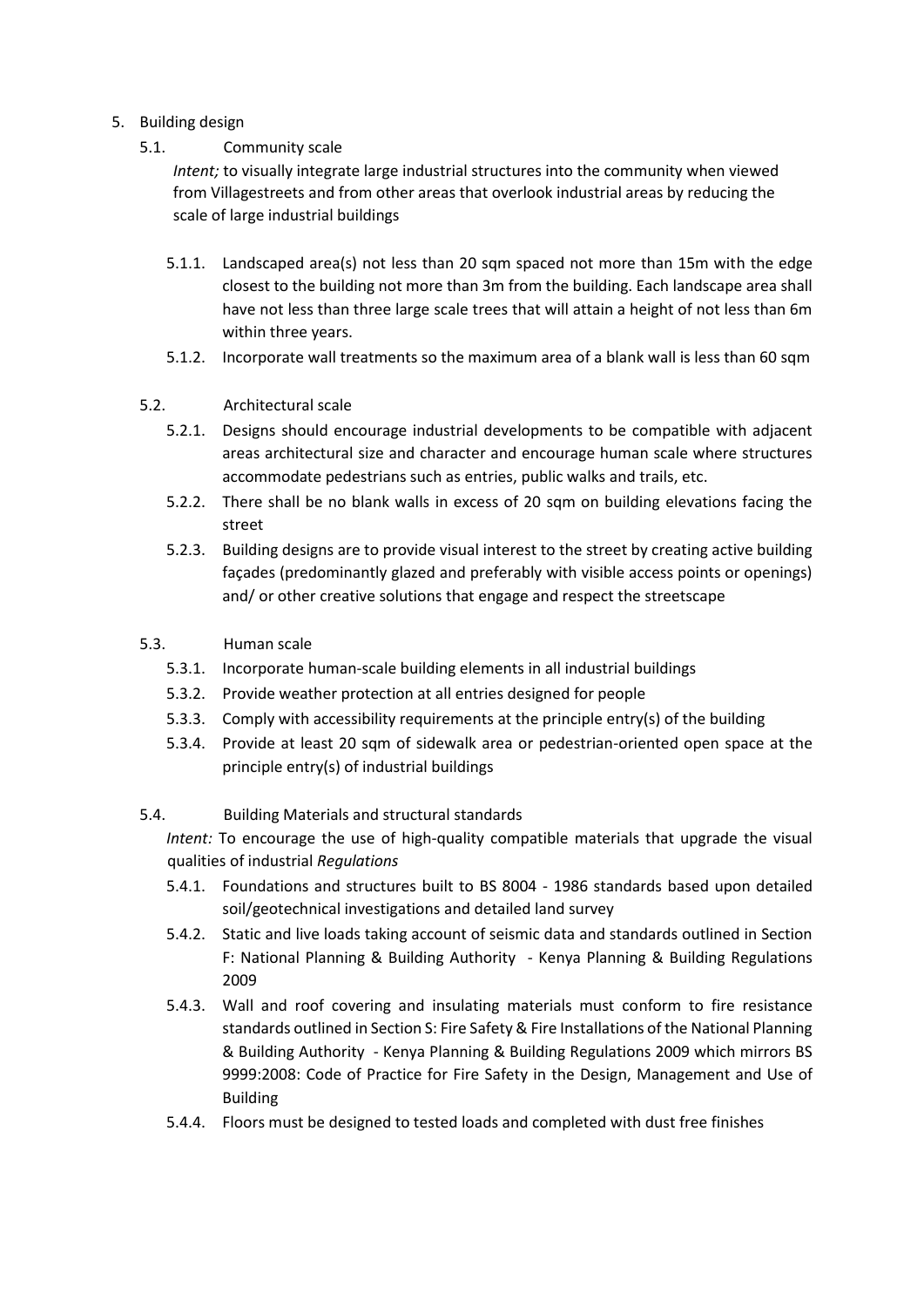- 5.4.5. Roof areas should be designed to bear loads (such as mechanical equipment, wind forces, heavy rains) including the provision of extensive solar panels as a primary or alternative source of energy
- 5.4.6. Roof areas must include automatic opening vents for smoke extract provision according to Section S: Fire Safety & Fire Installations of the National Planning & Building Authority - Kenya Planning & Building Regulations 2009
- 5.4.7. Venting of gas by-products of any process must be by way of chimneys conforming to the Occupational Safety & Health Act 2007
- 5.4.8. Potentially flammable or explosive goods must be stored in separate buildings designed for that purpose at sufficient protection distances based upon Section S: Fire Safety & Fire Installations of the National Planning & Building Authority - Kenya Planning & Building Regulations 2009 / BS9999: 2008 / BS5906 to satisfy the DCC from warehouse, office or production buildings and attention paid to blast mitigation and fire suppression
- 5.4.9. Special provision must be made for the safe separation storage and if necessary compacting of waste on site, with ease of access for collection
- 5.4.10. Buildings of whatever limit in protected compartment size and occupancy classification is outlined in the Code, or whereby storing materials presents a codeidentified fire hazard, must provide for guaranteed on site emergency water storage provided under pressure to fire hydrants and / or fire sprinkler systems compliant with BS 5306: Part 0-7 and wider provisions outlined in Section S: Fire Safety & Fire Installations of the National Planning & Building Authority - Kenya Planning & Building Regulations 2009

#### 5.4.11. Cladding materials

Building designs are to provide visual interest to the street by creating active building façades (predominantly glazed and preferably with visible access points or openings) and/ or other creative solutions that engage and respect the streetscape

#### 5.4.12. Accent colors and finishes

Developments that apply feature materials and colors to elements of the built form to provide visual amenity are encouraged

#### 5.4.13. Glazing

Glazing should bring day lighting to customer service areas and provide surveillance of the street

#### 5.5. Blank walls

*Intent:* To reduce the visual impact of large, undifferentiated walls The applicant must submit architectural plans and elevations showing proposed treatment of blank walls for approval. The DCC may waive the requirements for blank wall treatment where the requirements conflict with the fire code regulations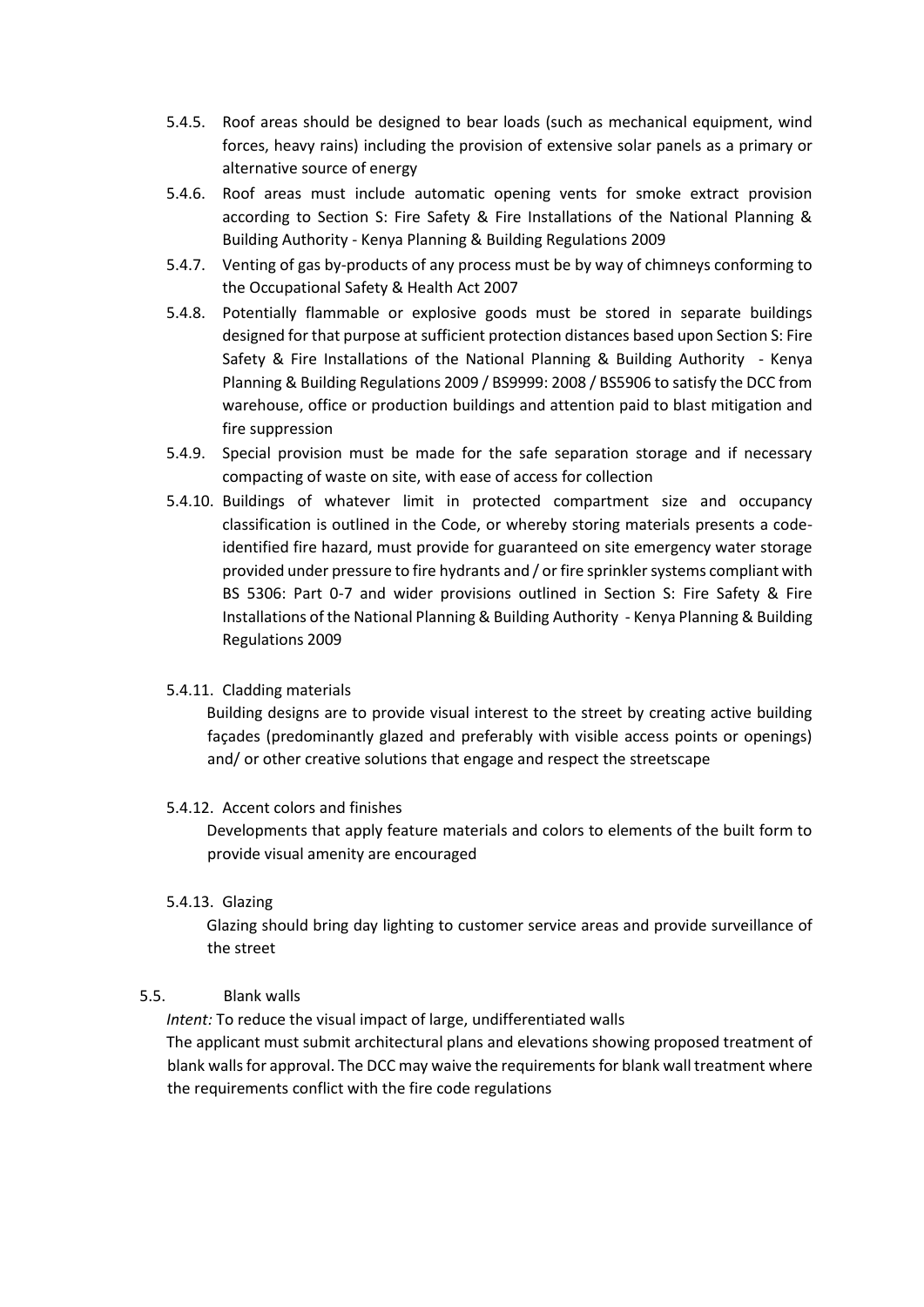5.6. Mechanical equipment and service areas

Intent: To minimize adverse, olfactory, auditory or visual impacts of mechanical equipment and service areas

- 5.6.1. All plant and equipment, including antennae and satellite dishes, is to be hidden or suitably screened
- 5.6.2. All air-conditioning equipment, whether centralized, split or individual, must be hidden within the architecture
- 5.6.3. Where the road is above the site, concealment of plant and equipment should also be evaluated from the raised viewpoint.
- 5.6.4. All plumbing must be concealed.
- 5.6.5. All telephone and electrical reticulation must be concealed. No overhead or external surface wiring or cabling is permitted
- 5.6.6. Locate and/ or screen exterior mechanical equipment to assure that noise from said equipment is not perceptible above the ambient noise level
- 6. Architectural design controls
	- 6.1. Specific exclusions

Exposed PVC and fiber cement gutters and rainwater pipes

- 6.2. A unified image is achieved by color palette restriction, orientation towards the road and alignment of the facades. In addition, the relationship between adjacent buildings should be considered in terms of scale, form, and architectural treatment.
- 6.3. A diversity of architectural styles and expressions is encouraged, although the entire development should have a contemporary feel
- 6.4. Building form
	- 6.4.1. Façade residential architectural elements should be avoided.
	- 6.4.2. Office facade must face towards the external roads should be of an office nature.
	- 6.4.3. The warehouse component of the building that is visible from the road should be treated as a commercial façade.
- 6.5. Roofs, eaves
	- 6.5.1. Pitched roofs: Should double pitched and simple in shape. Single pitched roofs maybe permissible in certain instances.
	- 6.5.2. Flat roofs are subject to approval by the DCC
- 6.6. External walls and plinths
	- 6.6.1. Plinths are not mandatory: If, however, developed, the height shall not exceed 2m. Plinths higher than 2m are to be treated as part of the main façade
	- 6.6.2. External walls must be plastered. Stone and textured plaster maybe used. No facebrick or exposed concrete blocks maybe used
	- 6.6.3. External wall Colors: External colors must reflect soft subdued earthly tones such as ochre, sandstone, beige, grey, and autumn shades. Bright and contrasting colors must be avoided. These include red, orange, yellow, blue, purple, pink, and black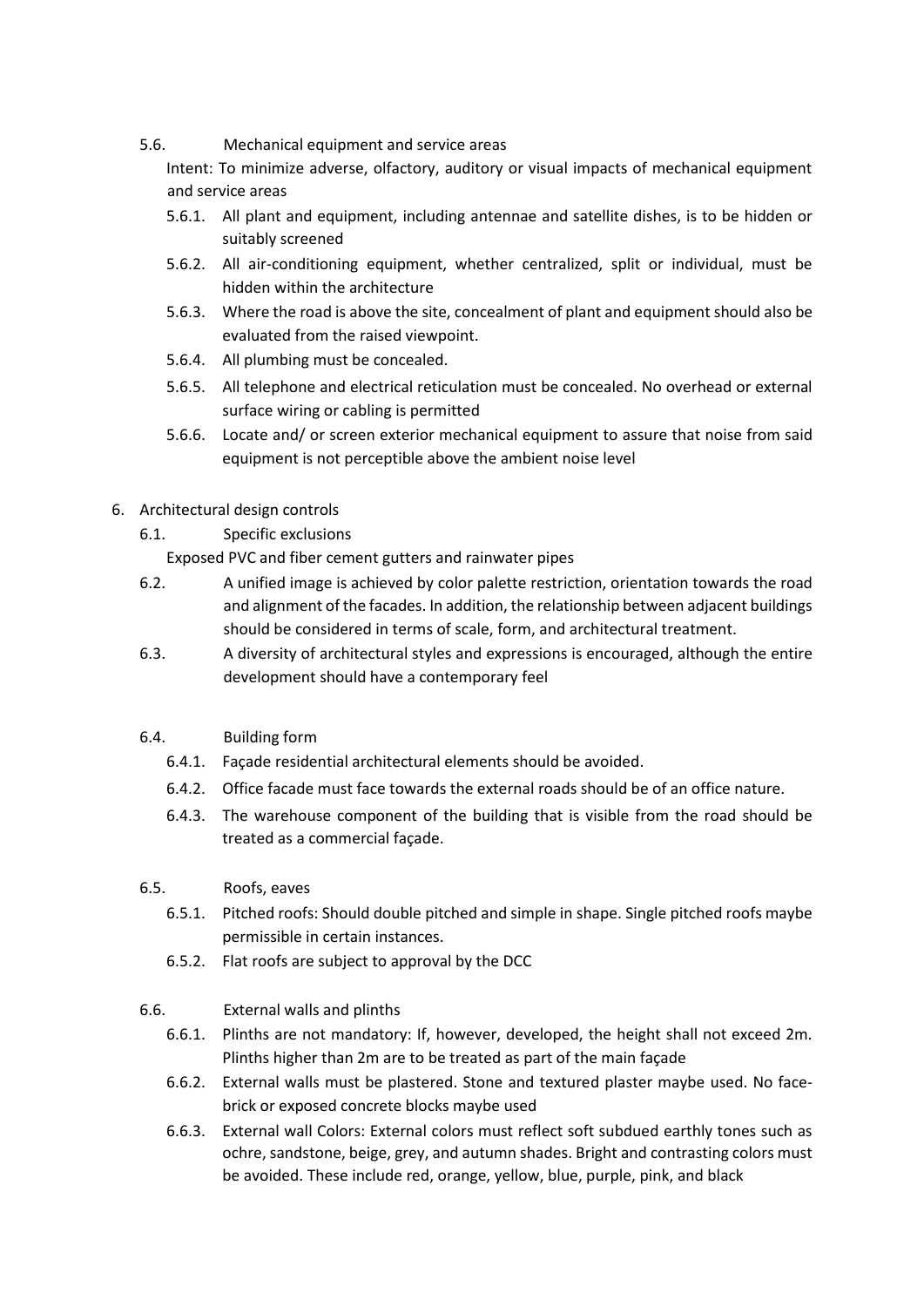- 6.7. Windows, doors and shutters
	- 6.7.1. Windows; openings should be large to generate a spacious and airy quality and optimize on views. Openings should be protected from the sun and rain.
	- 6.7.2. Window and door frames must be either timber, anodized/ powder coated aluminum or UPVC a combination.
	- 6.7.3. Color range: Brown, White, bronze, silver, natural
	- 6.7.4. Specific exclusions
		- Mirror/ reflecting tinting
		- Small paned windows Tinted reflective glass
		- **Steel frames Highly decorative doors**

#### 7. Fences/ boundary walls

All perimeter wall fences and walls will require detailed scrutiny and approval by the Zaria VillageDevelopment Control Committee (DCC).

- 7.1. All aspects of a development that make up the visible elements viewable from the street or adjoining public areas need to be given the same level of design sensitivity and integration as the building facades. They must also contribute positively to the quality of the streetscape and the shared aesthetic of Zaria Industrial park
- 7.2. Fencing transparency should be sensitive to the needs of screening from public view unsightly storage or service areas and at the same time maintaining the objective of an open and active façade
- 7.3. The height of the walls and fences shall be measured in meters from the existing grade level to the top of the walls or fences. Where the grade changes the height of the walls or fences shall also change. The height of the walls or fences shall form an all-round continuum
- 7.4. It is important to note that the height of the wall at the frontage should have a maximum height of 2.4m.
- 7.5. Stone walls shall not exceed 1m while the remaining 1.4m should be made of permeable materials such as wrought irons, clear view, and palisade, among others for purposes of improving visibility.
- 7.6. The rear and side boundary walls shall have a maximum height of 3m, and a minimum height of zero if possible. In some places where the side of the property abuts an open space such as a road or green spaces, the height of the wall should resemble/adhere to standards applicable to frontage boundary wall.
- 7.7. Boundary walls on road intersection/truncation shall be treated in similar manner as stipulated in above. This is done to improve visibility for oncoming vehicles and pedestrians.
- 7.8. The boundary walls should be located along the boundary line of the land and the stonewall should not encroach the abutting property as it is recommended that the blocks should be within the owner's plot
- 7.9. Retaining walls finishes shall be integrated to the general finishes in the rest of the structures on the same premises. In addition, the storm water channels should be within the owner's property and drain into the external drainage along the roads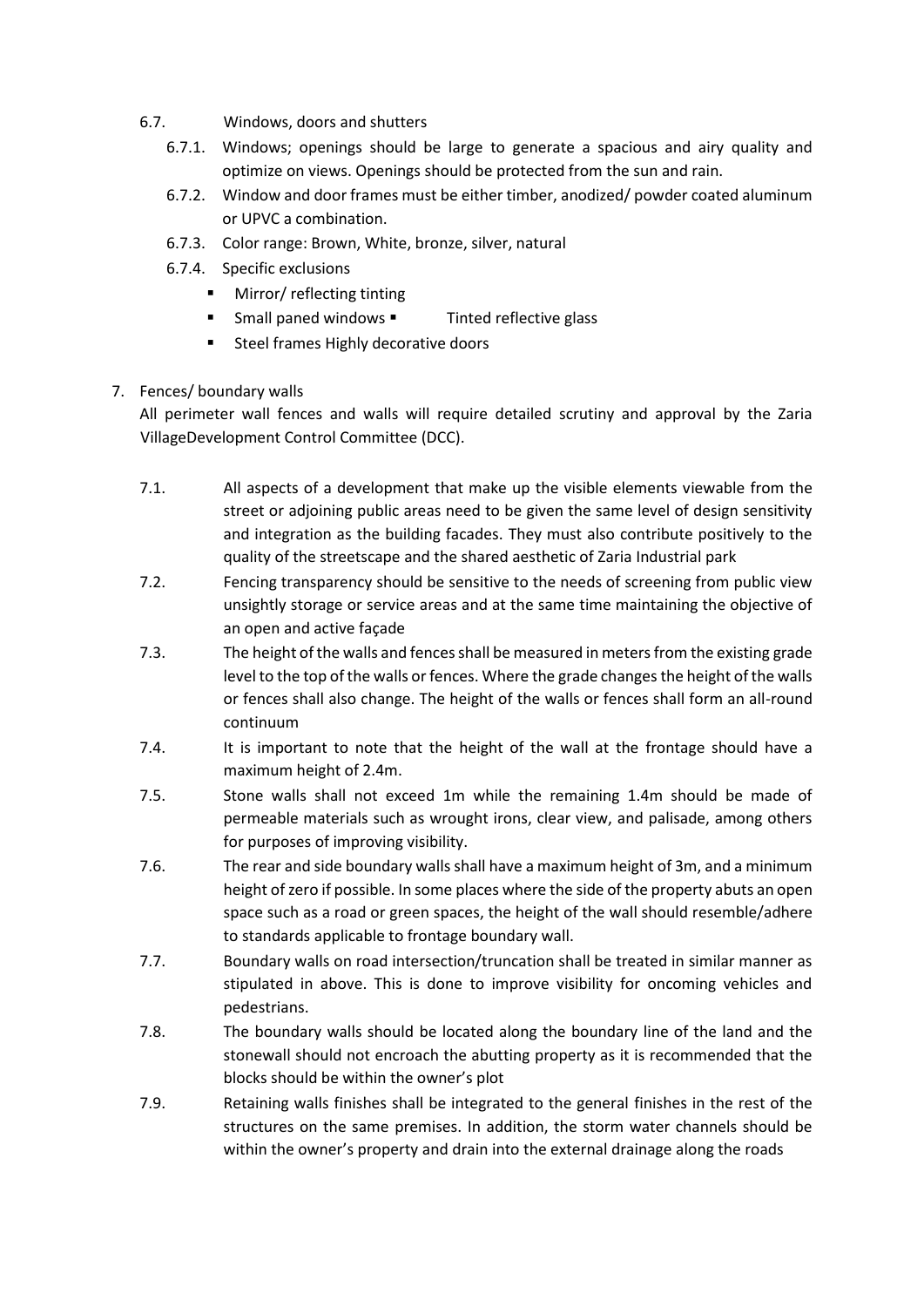- 7.10. Materials and finishes: decorative stone base, this may include; split face, slump stonewalls, textured face, Nairobi brick, face brick etc. (no barb-wired fencing is permitted)
- 7.11. Columns:
	- Fences shall include architectural columns to break up long and unarticulated planes. Columns shall be constructed at each end of the wall or fence
	- Constructed columns shall have distinct finishing materials different from the main wall or fence material. Each column shall have a capping element above its top
	- Columns shall be placed at reasonable and functional interval distances as will be determined by the design consultant. Colors of the Walls and Fences; the color of the Walls, Fences and

Column moldings must be compatible to the colors of the main buildings

- 7.12. Specific exclusions Concrete panel walls
	- Barbed wire fencing
	- **Diamond mesh fencing**
	- Log type fences
	- **Concrete or steel palisade fencing**
	- **Solid walls on street boundaries**
- 8. Gates and Guard house design
	- 8.1. Gatehouses are permitted, and should all ways conform to the aesthetic design of the facility, construction material, finishes and color. They should have a roof matching the main building in aesthetic character and the roof may be a flat reinforced concrete slab
	- 8.2. The gates shall be located on the road frontage sides of the plot and located within the same line as the boundary fence. Gatehouse to be integrated to the plot fence
	- 8.3. There shall be separate gates for pedestrian and vehicular traffic
	- 8.4. The pedestrian gates shall have a minimum height of 2.1m and 0.9m width to allow only one person at a time; this is for security enhancement
	- 8.5. The minimum height for the gate should be 2.1m; separated gates shall have a minimum of 4.5 m width when adjacent to each other. In case of a single combined gate, the minimum width shall be 7m wide. In an event that two separate gates are serving the same premises, a minimum of 24m should be observed. The second location must be agreed upon by the DCC prior to submission of plans.
	- 8.6. External gates facing street sides shall comprise of compatible color to match the building walls, doors and window, and shall consider simple Village and innovation in design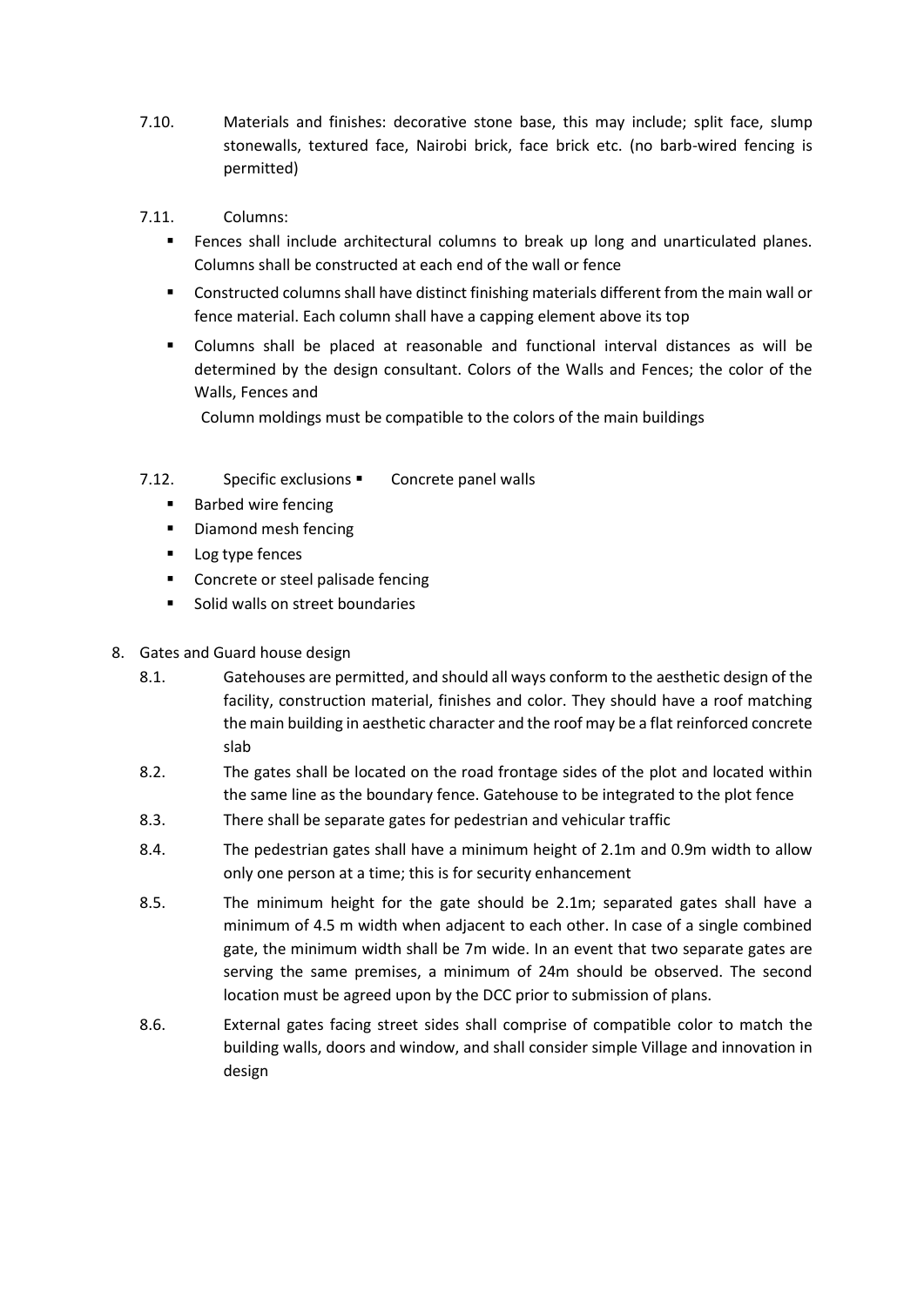- 9. Security and Access Control
	- 9.1. Security spikes / or electric fence shall be used as security devices affixed on top of the walls or fences. All electrified fences shall not exceed 0.5m in height and shall be labelled at least every 10m in between and at the beginning and the end.
	- 9.2. Warning signs shall be put on a yellow plate of at least 200 x 100mm, fitted at a height of 1.5m from the ground.
	- 9.3. No barbed wires shall be used
- 10. Exterior Lighting
	- 10.1. The lighting of the boundary walls and fences shall primarily be for security and safety within the premises. They shall complement the main project design.
	- 10.2. All lights shall be placed on the wall columns with headlamp lighting globes although it is highly recommended that they be reinforced
	- 10.3. For security purposes, lighting levels should be adequate for overall visibility
	- 10.4. The lighting should be shielded to reflect downwards onto the ground and not the neighboring developments or street. If the premises are to be used at night, gates shall be well lit to help with employees' identification and access control

#### 11. Landscape and site design

- 11.1. Landscape concept
- 11.2. Preffered plant material
- 11.3. Parking lot landscaping
- 11.4. Paving material
- 11.5. Retention of significant trees
- 11.6. Site lighting

#### 12. Signage and building names

All signage will require detailed scrutiny and approval by the Zaria VillageDevelopment Control Committee (DCC)

12.1. Street names and directional signage

Directional signs and street name signs are combined into the directional signs. The directional signs are to a prescribed design and will include the street name and the names of the companies concerned. The structure will be constructed by the Developer but the cost of individual company name signs are for the account of individual plot owner

#### 12.2. Building signage

Signage and company logos towards the external roads should be incorporated into the façade design and are restricted in size and location. This ensures a well ordered corporate image and creates a coherent element between different developments. The size of the signage is restricted to 8.5 m long by 2.2 m tall or 2.4m wide by 7m tall, with no more than 10 percent deviation in size. The sign may only be located in the upper right hand corner of the façade facing the external road. i. No pylons are permitted ii. Multiple signs facing the external road are permitted at the sole discretion of the DCC

iii. The use of three dimensional signage is recommended iv. Sign attached to buildings within the site shall not exceed the height limit of the building profile.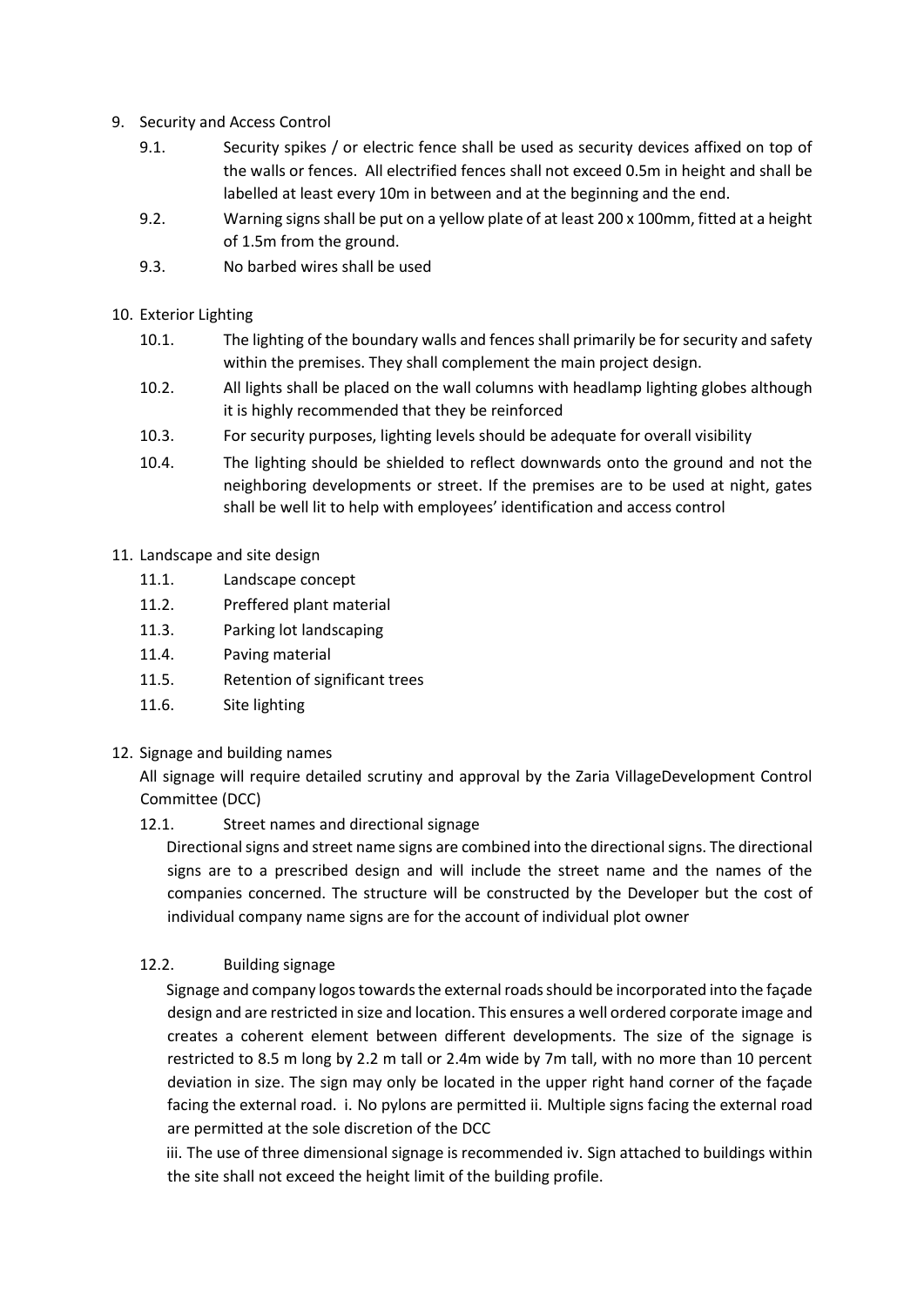- v. Signage may be backlit or down lit but not up lit; the signage shall be illuminated using electroluminescent strips and fluorescent side-lit panels.
- vi. Signage lighting should not be so positioned that it shines directly into any public or service roads or in the direction of the airstrip of approaches to the airstrip
- vii. Perspex shall be the only materials permitted for signage and shall compliment the main building architecture
- viii. Any facility consisting of a primary and secondary signage shall observe a text hierarchy which include;
	- a. Primary signage strategically placed, limited but bold in size, can be observed from longer distances
	- b. Secondary signage provides additional information at smaller in scale and can only be viewed at a closer distance/ pedestrian level
- ix. No flags are permitted
- 13. Fire and safety standards
	- 13.1. Buildings must conform to fire safety standards as outlined in the Kenya Building Code (Warehouse Class occupancies); Section S: Fire Safety & Fire Installations of the National Planning & Building Authority - Kenya Planning & Building Regulations 2009; The Occupational Safety Act; and Kenya Bureau of Standards : a Guide to making Your Premises Safe From Fire KS 2390:2012. International best practice is strongly encouraged, including reference to BS 9999:2008: Code of

Practice for Fire Safety in the Design, Management and Use of Buildings, UK Building Regulations Approved Document B: Fire Safety in Buildings Other Than Dwellings, and Factory Mutual standards

13.2. Buildings must conform to safety standards as outlined in the Kenya Building Code, the Occupational Safety Act and Kenya Bureau of Standards regulations. Particular attention should be paid to Life safety requirements outlined in the above standards

#### 14. Environmental Design standards/ Green building

- 14.1. Submission of EIA/WARMA application is obligatory in the event of any processes causing potentially hazardous or toxic fluids, gases, or solid by-products and shall remain the responsibility of the developer
- 14.2. Facilities shall be designed in the most sustainable way possible in order to reduce resource demand and ensure the highest possible standard of environmental protection. Specific requirements are outlined in the Occupational Safety Act, NEMA regulations and the Zaria Sustainable Materials & Energy Protection Standards.
- 14.3. Green building references: LEED standards (https://new.usgbc.org/leed), GBCSA (https://www.gbcsa.org.za/) and BREEAM (https://www.breeam.com/)

#### 15. Miscellaneous

15.1. Plumbing: Exposed plumbing is not allowed. If used it must not be visible from street and public areas